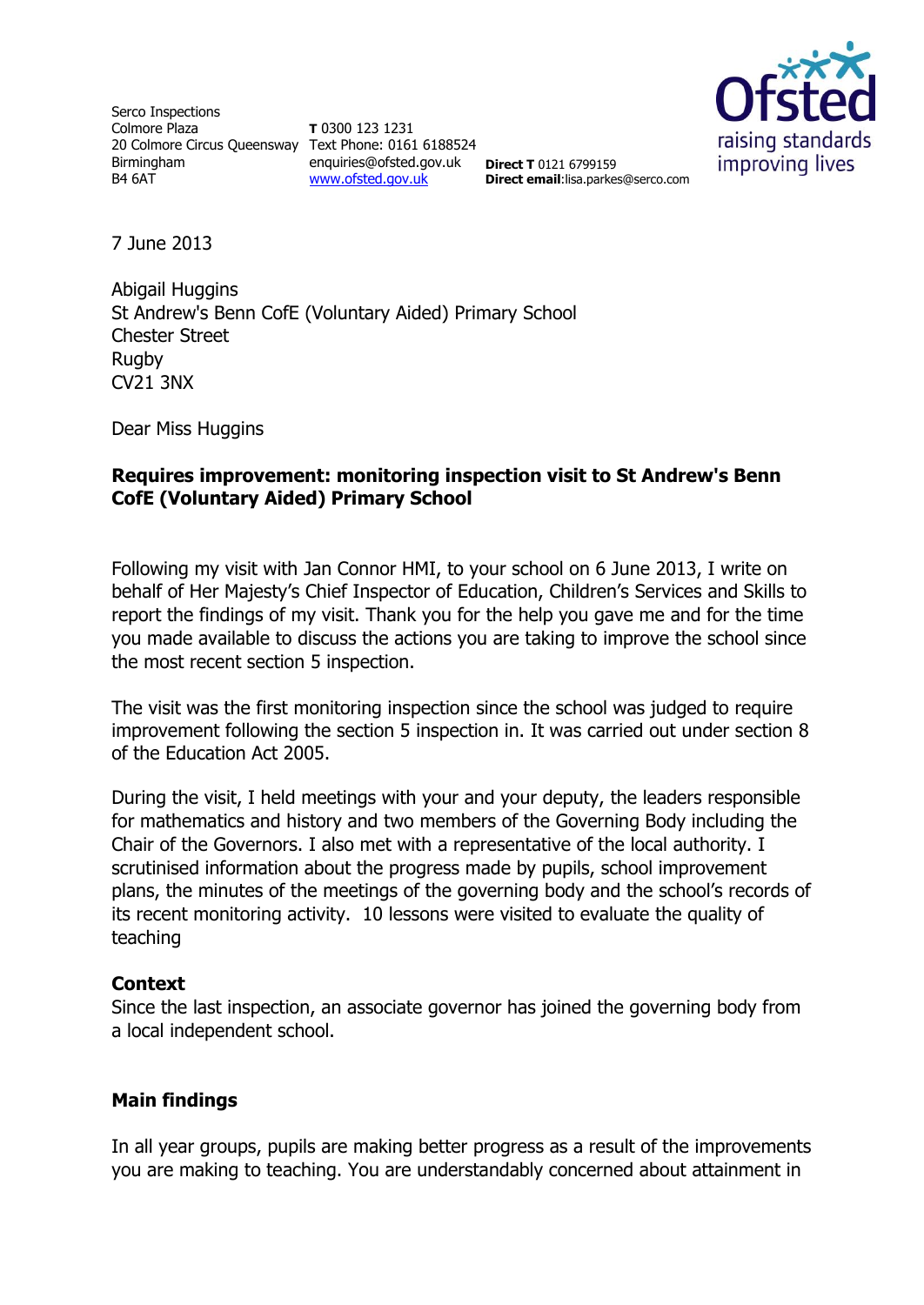# **PROTECT-INSPECTION**



Year 6. The attainment of these pupils remains well below average because they have made insufficient progress in the past. However, attainment is rising and by the end of Key Stage 1 it is now close to the national average. This is also the case in Years 3 and 4. You have ensured that the progress girls make has been accelerated by making sure they work harder in lessons. You have also identified other aspects of the school's work that need to be improved that were not highlighted in the recent inspection. As a result, the actions you are taking are enabling pupils to improve their ability to solve problems in mathematics.

Teachers' planning has improved so that pupils are more aware of the steps they need to take to achieve the lesson outcomes. In the more effective lessons, teachers are ensuring that pupils of different abilities know precisely what they must do to achieve their individual targets, particularly in writing. In the less effective lessons pupils do not have enough opportunities to focus on more challenging work. Better use is being made of teaching assistants because of the training all staff have undertaken. Marking has improved and you have correctly identified the need to ensure that pupils can respond to teachers' comments. You have also identified the correct training priorities in other areas; for instance the need to improve questioning.

You are ensuring rapid improvement. This is partly because you are making sure that all members of the school community can contribute to improvement. You recognise the potential that exists in your team but you are realistic about the further development that is needed; for instance, some leaders need to gain more experience evaluating the quality of teaching. Members of the governing body demonstrate that they have an astute awareness of the school's strengths and weaknesses, including in leadership and management. The Governing Body is clear about its role in regularly checking the progress pupils are making. Governors have correctly identified the need to receive even more precise information so they can check the progress different groups are making, particularly more able pupils. You have ensured that the school has appropriate improvement plans. You have also recognised the need to develop a longer term plan that communicates a vision of what the school will look like when it is good or outstanding.

Senior leaders and governors are taking effective action to tackle the areas requiring improvement identified at the recent section 5 inspection. The school should take further action to:

- increase the support for older pupils to plug the gaps that exist in their learning.
- increase the opportunities for pupils to choose more challenging work in all subjects